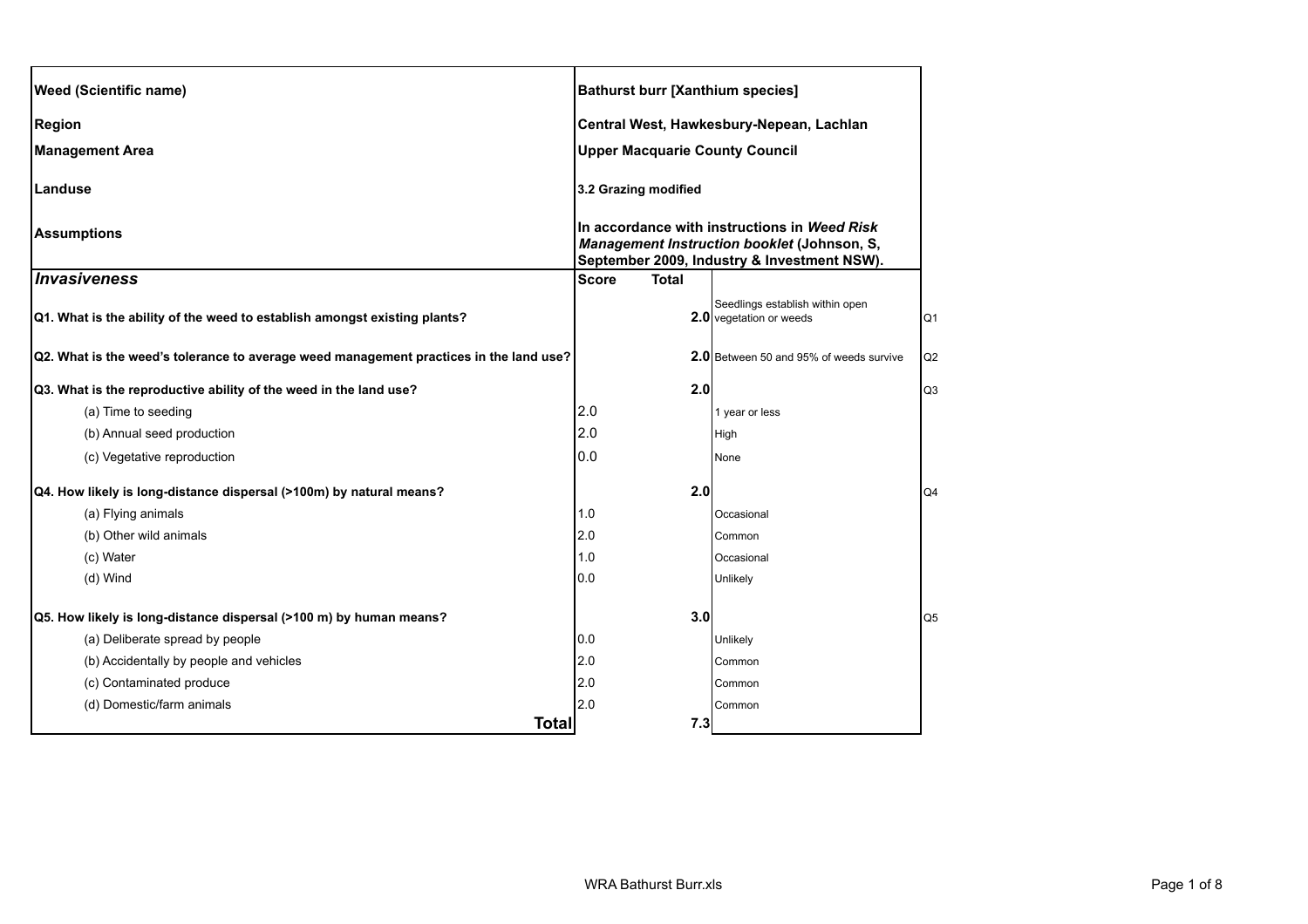| Impacts                                                                                                                     | <b>Score</b><br><b>Total</b> |                          |                |
|-----------------------------------------------------------------------------------------------------------------------------|------------------------------|--------------------------|----------------|
| Q1. Does the weed reduce the establishment of desired plants?                                                               |                              | $2.0$ 10 - 50% reduction | Q <sub>1</sub> |
| Q2. Does the weed reduce the yield or amount of desired vegetation?                                                         |                              | $2.0$ 10 - 25% reduction | Q2             |
| Q3. Does the weed reduce the quality of products, diversity or services available from the<br>land use?                     |                              | $3.0$ High               | Q3             |
| Q4. What is the weed's potential to restrict the physical movement of people, animals,<br>vehicles, machinery and/or water? |                              | 2.0 Medium               | Q <sub>4</sub> |
| Q5. What is the weed's potential to negatively affect the health of animals and/or people?                                  |                              | $3.0$ High               | Q <sub>5</sub> |
| Q6. Does the weed have major positive or negative effects on environmental health?                                          | 2.0                          |                          | Q <sub>6</sub> |
| (a) food/shelter                                                                                                            | 1.0                          | Major negative effect    |                |
| (b) fire regime                                                                                                             | 1.0                          | Major negative effect    |                |
| (c) altered nutrient levels                                                                                                 | 1.0                          | Major negative effect    |                |
| (d) soil salinity                                                                                                           | 0.0                          | Minor or no effect       |                |
| (e) soil stability                                                                                                          | 0.0                          | Minor or no effect       |                |
| (f) soil water table                                                                                                        | 0.0                          | Minor or no effect       |                |
| <b>Total</b>                                                                                                                | 7.4                          |                          |                |
| <b>Potential Distribution</b>                                                                                               |                              |                          |                |
| Q1. Within the geographic area being considered, what is the percentage area of land use<br>that is suitable for the weed?  |                              | 8.0 60-80% of land use   | Q <sub>1</sub> |
| Comparative weed risk score                                                                                                 | 432                          |                          |                |
| Weed risk category                                                                                                          | Very high                    |                          |                |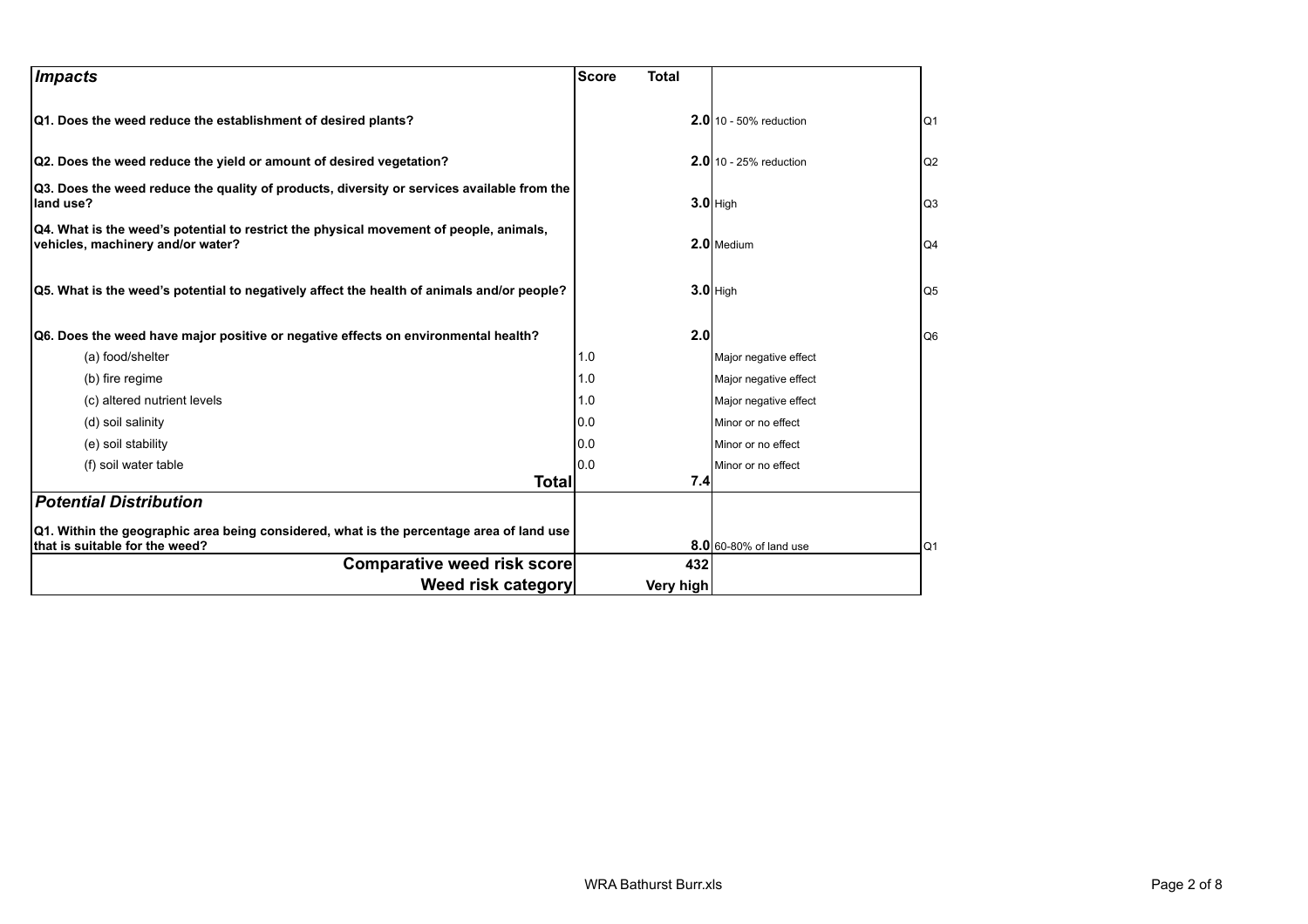| 2<br>(a) Distinguishing features<br>always distinct<br>(b) Period of year shoot growth visible<br>4-8 months<br>(c) Height at maturity<br>$0.5 - 2m$<br>(d) Pre-reproductive height in relation to other vegetation<br>similar height<br>1 medium<br>3<br>Q3. How expensive is management of the weed in the first year of targeted control?<br>Q <sub>3</sub><br>(a) Chemical costs/ha<br>medium (\$100-\$249/ha)<br>$\overline{\mathbf{c}}$<br>(b) Labour costs/ha<br>medium (\$100-\$249/ha)<br>(c) Equipment costs<br>medium<br>Q4. What is the likely level of participation from landholders/volunteers within the land<br>$1.0$ medium<br>use at risk?<br>Q4<br><b>Total</b><br>5.8<br><b>Total</b><br><b>Score</b><br>$1$ high<br>Q2. What is the minimum time period for reproduction of sexual or vegetative<br>$3 < 6$ months<br>1 2-5 years<br>Q4. How likely are new propagules to continue to arrive at control sites, or to start new<br>3.0<br>(a) Long-distance (>100m) dispersal by natural means<br>frequent<br>(b) Long-distance (>100m) dispersal by human means<br>frequent<br><b>Total</b><br>7.3<br>Q1. What percentage area of the land use in the geographical area is currently infested by<br>4.0 20-40% of land use<br>being considered?<br>2.0 widespread<br>Q2<br><b>Total</b><br>5.0<br><b>Comparative feasibility of coordinated control score</b><br>212<br><b>Feasibility of coordinated control category</b><br>Negligible | <b>Control Costs</b>                                                                             | <b>Score</b> | <b>Total</b> |                |
|----------------------------------------------------------------------------------------------------------------------------------------------------------------------------------------------------------------------------------------------------------------------------------------------------------------------------------------------------------------------------------------------------------------------------------------------------------------------------------------------------------------------------------------------------------------------------------------------------------------------------------------------------------------------------------------------------------------------------------------------------------------------------------------------------------------------------------------------------------------------------------------------------------------------------------------------------------------------------------------------------------------------------------------------------------------------------------------------------------------------------------------------------------------------------------------------------------------------------------------------------------------------------------------------------------------------------------------------------------------------------------------------------------------------------------------------------------------|--------------------------------------------------------------------------------------------------|--------------|--------------|----------------|
|                                                                                                                                                                                                                                                                                                                                                                                                                                                                                                                                                                                                                                                                                                                                                                                                                                                                                                                                                                                                                                                                                                                                                                                                                                                                                                                                                                                                                                                                | Q1. How detectable is the weed?                                                                  |              |              | Q1             |
|                                                                                                                                                                                                                                                                                                                                                                                                                                                                                                                                                                                                                                                                                                                                                                                                                                                                                                                                                                                                                                                                                                                                                                                                                                                                                                                                                                                                                                                                |                                                                                                  |              |              |                |
|                                                                                                                                                                                                                                                                                                                                                                                                                                                                                                                                                                                                                                                                                                                                                                                                                                                                                                                                                                                                                                                                                                                                                                                                                                                                                                                                                                                                                                                                |                                                                                                  |              |              |                |
|                                                                                                                                                                                                                                                                                                                                                                                                                                                                                                                                                                                                                                                                                                                                                                                                                                                                                                                                                                                                                                                                                                                                                                                                                                                                                                                                                                                                                                                                |                                                                                                  |              |              |                |
|                                                                                                                                                                                                                                                                                                                                                                                                                                                                                                                                                                                                                                                                                                                                                                                                                                                                                                                                                                                                                                                                                                                                                                                                                                                                                                                                                                                                                                                                |                                                                                                  |              |              |                |
|                                                                                                                                                                                                                                                                                                                                                                                                                                                                                                                                                                                                                                                                                                                                                                                                                                                                                                                                                                                                                                                                                                                                                                                                                                                                                                                                                                                                                                                                | Q2. What is the general accessibility of known infestations at the optimum time of<br>treatment? |              |              | Q2             |
|                                                                                                                                                                                                                                                                                                                                                                                                                                                                                                                                                                                                                                                                                                                                                                                                                                                                                                                                                                                                                                                                                                                                                                                                                                                                                                                                                                                                                                                                |                                                                                                  |              |              |                |
|                                                                                                                                                                                                                                                                                                                                                                                                                                                                                                                                                                                                                                                                                                                                                                                                                                                                                                                                                                                                                                                                                                                                                                                                                                                                                                                                                                                                                                                                |                                                                                                  |              |              |                |
|                                                                                                                                                                                                                                                                                                                                                                                                                                                                                                                                                                                                                                                                                                                                                                                                                                                                                                                                                                                                                                                                                                                                                                                                                                                                                                                                                                                                                                                                |                                                                                                  |              |              |                |
|                                                                                                                                                                                                                                                                                                                                                                                                                                                                                                                                                                                                                                                                                                                                                                                                                                                                                                                                                                                                                                                                                                                                                                                                                                                                                                                                                                                                                                                                |                                                                                                  |              |              |                |
|                                                                                                                                                                                                                                                                                                                                                                                                                                                                                                                                                                                                                                                                                                                                                                                                                                                                                                                                                                                                                                                                                                                                                                                                                                                                                                                                                                                                                                                                |                                                                                                  |              |              |                |
|                                                                                                                                                                                                                                                                                                                                                                                                                                                                                                                                                                                                                                                                                                                                                                                                                                                                                                                                                                                                                                                                                                                                                                                                                                                                                                                                                                                                                                                                |                                                                                                  |              |              |                |
|                                                                                                                                                                                                                                                                                                                                                                                                                                                                                                                                                                                                                                                                                                                                                                                                                                                                                                                                                                                                                                                                                                                                                                                                                                                                                                                                                                                                                                                                |                                                                                                  |              |              |                |
|                                                                                                                                                                                                                                                                                                                                                                                                                                                                                                                                                                                                                                                                                                                                                                                                                                                                                                                                                                                                                                                                                                                                                                                                                                                                                                                                                                                                                                                                | <b>Persistence</b>                                                                               |              |              |                |
|                                                                                                                                                                                                                                                                                                                                                                                                                                                                                                                                                                                                                                                                                                                                                                                                                                                                                                                                                                                                                                                                                                                                                                                                                                                                                                                                                                                                                                                                |                                                                                                  |              |              |                |
|                                                                                                                                                                                                                                                                                                                                                                                                                                                                                                                                                                                                                                                                                                                                                                                                                                                                                                                                                                                                                                                                                                                                                                                                                                                                                                                                                                                                                                                                | Q1. How effective are targeted management treatments applied to infestations of the<br>weed?     |              |              | Q1             |
|                                                                                                                                                                                                                                                                                                                                                                                                                                                                                                                                                                                                                                                                                                                                                                                                                                                                                                                                                                                                                                                                                                                                                                                                                                                                                                                                                                                                                                                                | propagules?                                                                                      |              |              | Q2             |
|                                                                                                                                                                                                                                                                                                                                                                                                                                                                                                                                                                                                                                                                                                                                                                                                                                                                                                                                                                                                                                                                                                                                                                                                                                                                                                                                                                                                                                                                | Q3. What is the maximum longevity of sexual or vegetative propagules?                            |              |              | Q <sub>3</sub> |
|                                                                                                                                                                                                                                                                                                                                                                                                                                                                                                                                                                                                                                                                                                                                                                                                                                                                                                                                                                                                                                                                                                                                                                                                                                                                                                                                                                                                                                                                | infestations?                                                                                    |              |              | Q4             |
|                                                                                                                                                                                                                                                                                                                                                                                                                                                                                                                                                                                                                                                                                                                                                                                                                                                                                                                                                                                                                                                                                                                                                                                                                                                                                                                                                                                                                                                                |                                                                                                  |              |              |                |
|                                                                                                                                                                                                                                                                                                                                                                                                                                                                                                                                                                                                                                                                                                                                                                                                                                                                                                                                                                                                                                                                                                                                                                                                                                                                                                                                                                                                                                                                |                                                                                                  |              |              |                |
|                                                                                                                                                                                                                                                                                                                                                                                                                                                                                                                                                                                                                                                                                                                                                                                                                                                                                                                                                                                                                                                                                                                                                                                                                                                                                                                                                                                                                                                                |                                                                                                  |              |              |                |
|                                                                                                                                                                                                                                                                                                                                                                                                                                                                                                                                                                                                                                                                                                                                                                                                                                                                                                                                                                                                                                                                                                                                                                                                                                                                                                                                                                                                                                                                | <b>Current distribution</b>                                                                      |              |              |                |
|                                                                                                                                                                                                                                                                                                                                                                                                                                                                                                                                                                                                                                                                                                                                                                                                                                                                                                                                                                                                                                                                                                                                                                                                                                                                                                                                                                                                                                                                | the weed?                                                                                        |              |              | Q1             |
|                                                                                                                                                                                                                                                                                                                                                                                                                                                                                                                                                                                                                                                                                                                                                                                                                                                                                                                                                                                                                                                                                                                                                                                                                                                                                                                                                                                                                                                                | Q2. What is the number of infestations, and weed distribution within the geographic area         |              |              |                |
|                                                                                                                                                                                                                                                                                                                                                                                                                                                                                                                                                                                                                                                                                                                                                                                                                                                                                                                                                                                                                                                                                                                                                                                                                                                                                                                                                                                                                                                                |                                                                                                  |              |              |                |
|                                                                                                                                                                                                                                                                                                                                                                                                                                                                                                                                                                                                                                                                                                                                                                                                                                                                                                                                                                                                                                                                                                                                                                                                                                                                                                                                                                                                                                                                |                                                                                                  |              |              |                |
|                                                                                                                                                                                                                                                                                                                                                                                                                                                                                                                                                                                                                                                                                                                                                                                                                                                                                                                                                                                                                                                                                                                                                                                                                                                                                                                                                                                                                                                                |                                                                                                  |              |              |                |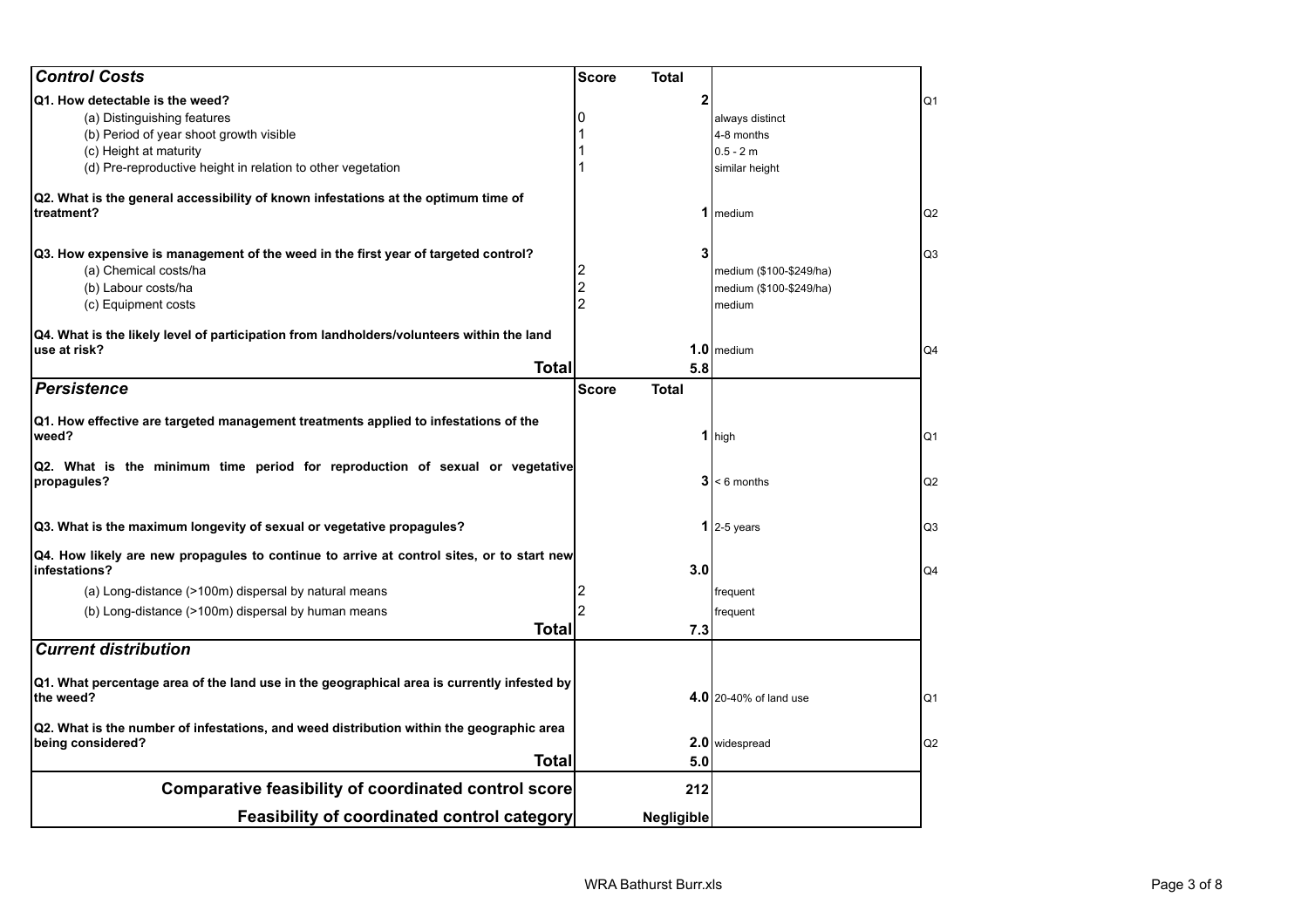| Management priority category Manage weed                                                                                                                                                                                                                                                                                                                                |                            |  |
|-------------------------------------------------------------------------------------------------------------------------------------------------------------------------------------------------------------------------------------------------------------------------------------------------------------------------------------------------------------------------|----------------------------|--|
| <b>Calculation of overall uncertainty score</b>                                                                                                                                                                                                                                                                                                                         | <b>0%</b>                  |  |
|                                                                                                                                                                                                                                                                                                                                                                         | Response Submit Assessment |  |
| <b>Positive Impacts</b>                                                                                                                                                                                                                                                                                                                                                 |                            |  |
|                                                                                                                                                                                                                                                                                                                                                                         | None                       |  |
| <b>References</b>                                                                                                                                                                                                                                                                                                                                                       |                            |  |
| <b>USA</b> Department of Agriculture<br>International Environmental Weed Foundation<br>Victorian Department of Primary Industries<br>Global Invasive Species Database                                                                                                                                                                                                   |                            |  |
| <b>Other Comments</b>                                                                                                                                                                                                                                                                                                                                                   |                            |  |
| See the information on Noogoora burr relating to the taxonomy of the Xanthium genus. Parsons & Cuthbertson give the scientific name of<br>Bathurst burr as Xanthium spinosum L.<br>Seedlings are poisonous to cattle, goats, poultry, sheep and, in particular, horses and pigs. Contact with the plant causes dermatitis in some<br>people. (Parsons, op.cit. p. 320). |                            |  |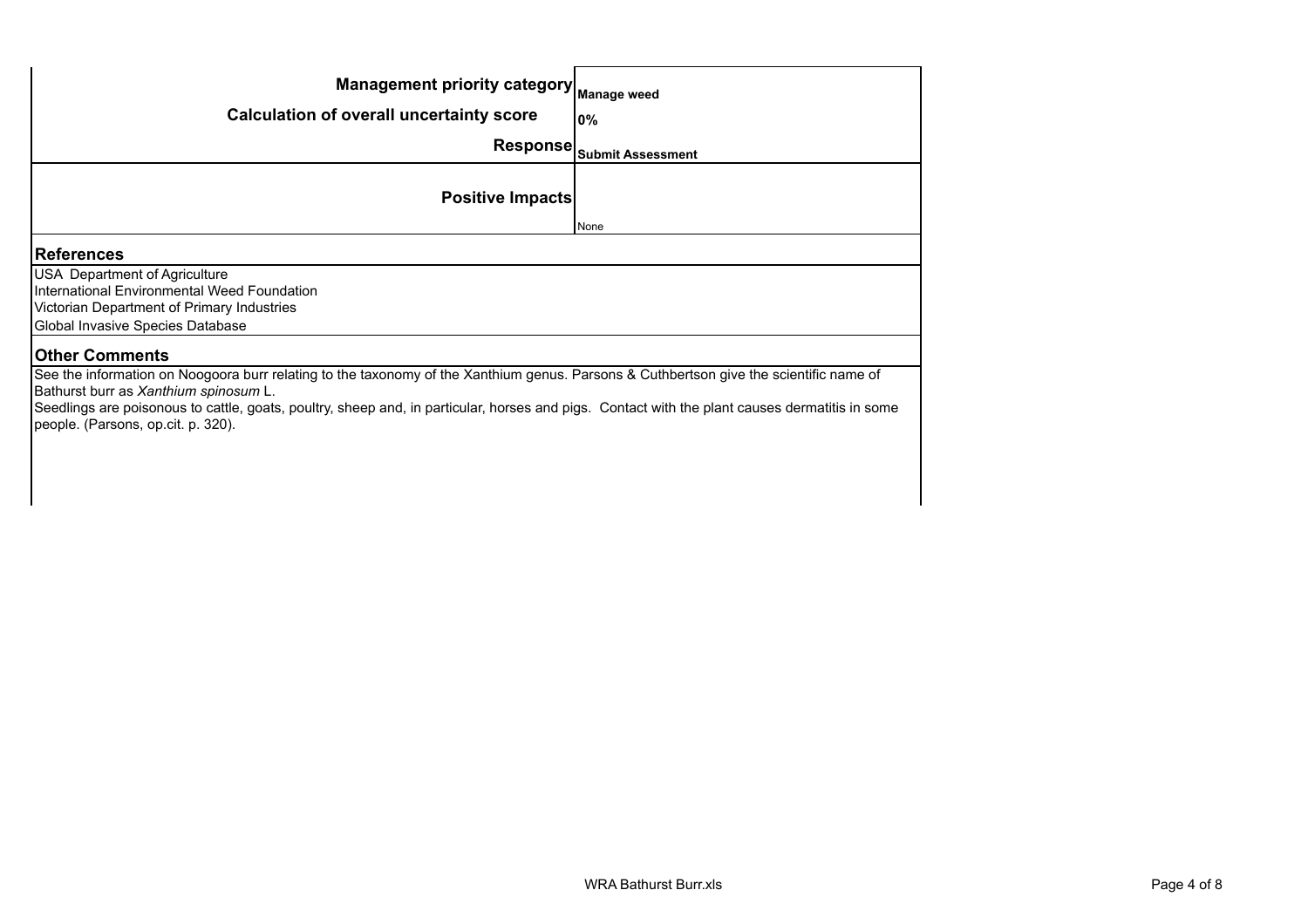## **Source and comments**

Parsons, W. T. & Cuthbertson, E.G. 2001, *Noxious Weeds of Australia*, (2nd edition) CSIRO Publishing (p. 320)

ibid., (p.321)

ibid., (pp.320-321)

ibid., (p.320)

ibid., (p.320)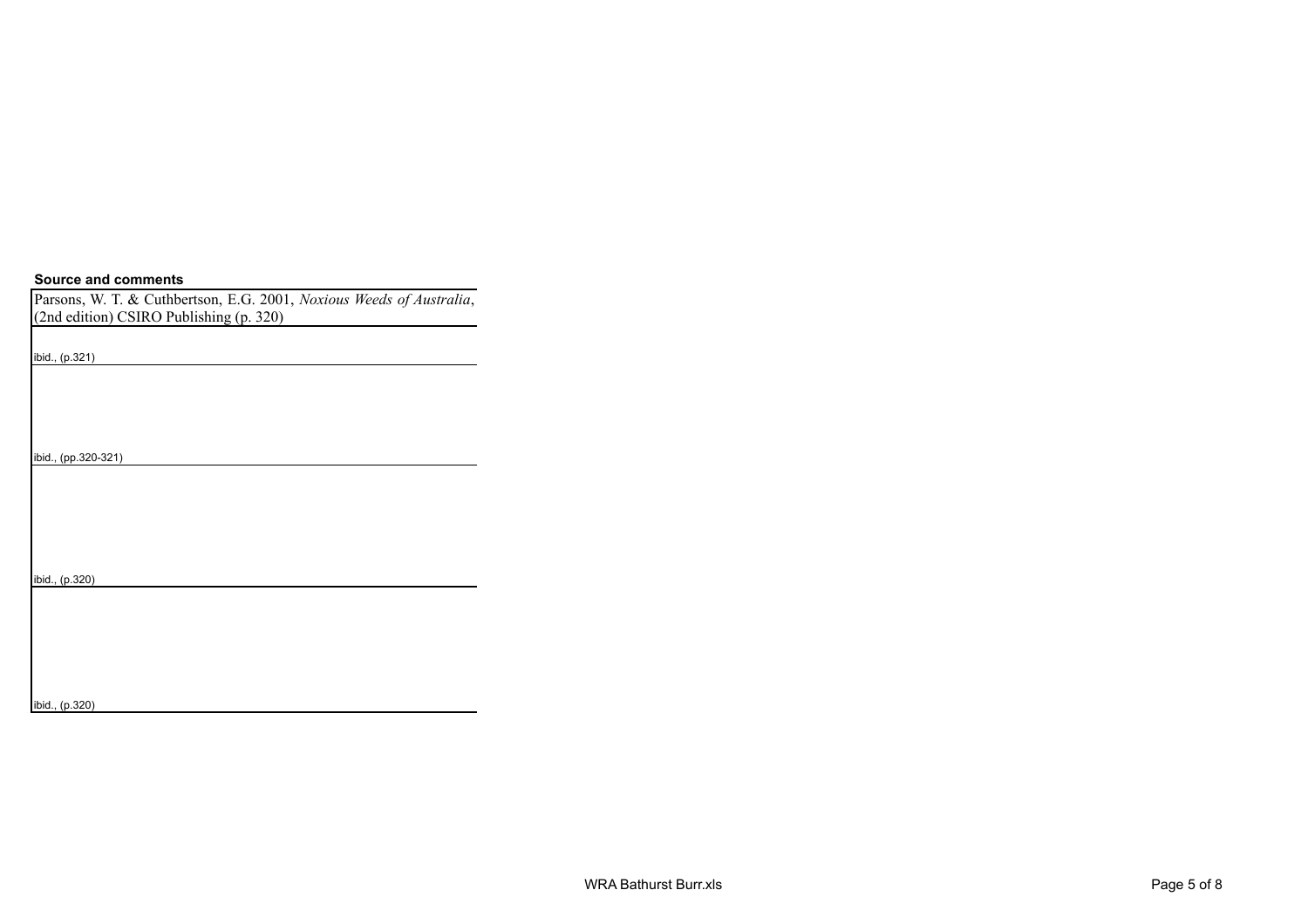|  | ibid., (p.320) |
|--|----------------|
|  |                |

ibid., (p.320)

ibid., (p.320)